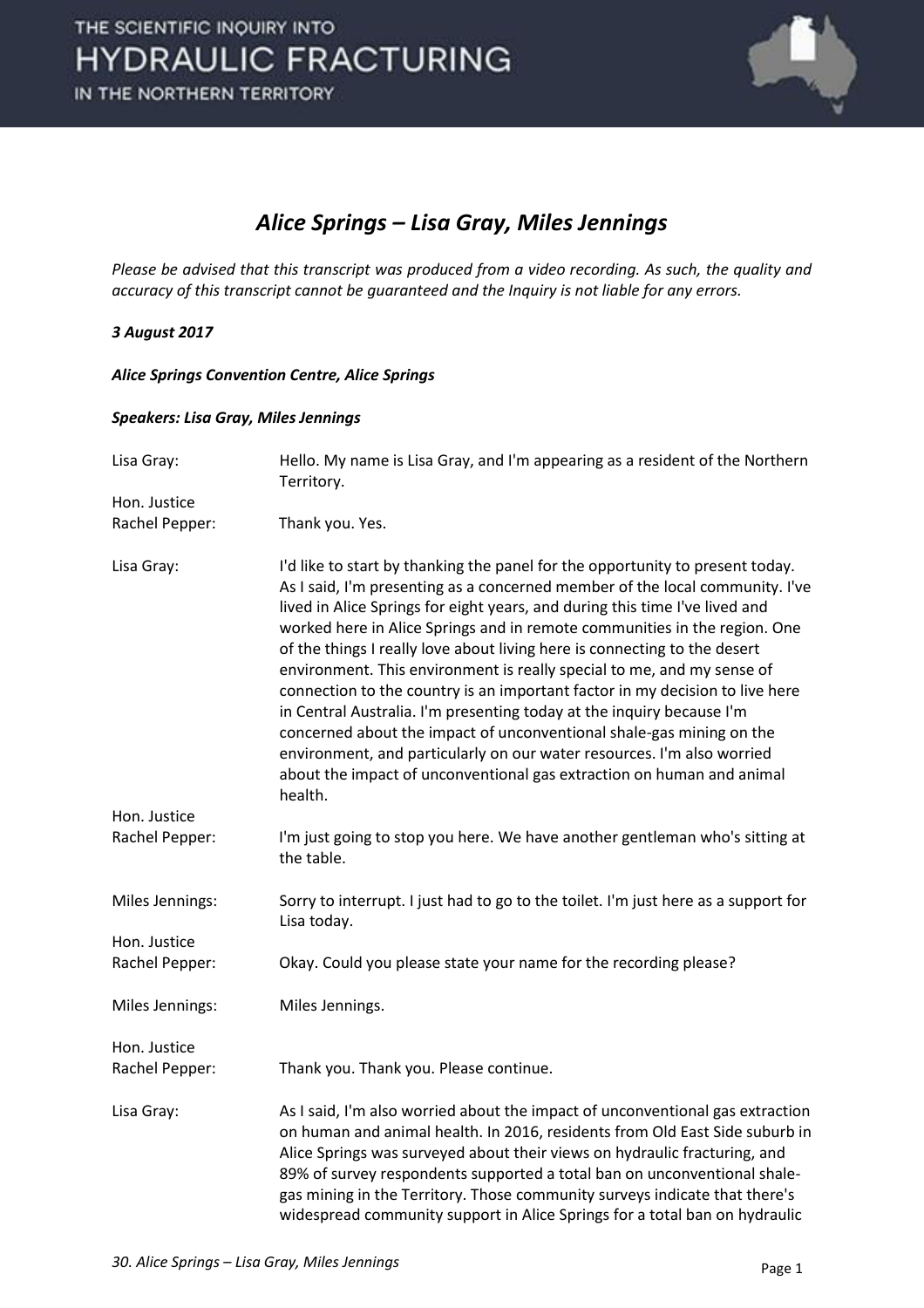

fracturing in the Northern Territory due to the related environmental and health risks. The results of the community survey are also reinforced by my own personal experience. Anecdotally, in conversations I've had with a wide range of people in my community both in Alice Springs and remote communities, people have expressed concern about the impact of unconventional fracking on the environment and on our health.

 I'm also concerned about the lack of accessibility of these hearings for people living in remote Aboriginal communities, particularly residents of smaller communities in Central Australia. I'm making a personal submission, although I'm also a member of an alliance of concerned residents in Central Australia as well. I'd like to start by making the point that unconventional shale-gas mining processes require vast amounts of water, and risk depletion of precious water resources here in the Northern Territory. As acknowledged by the panel in the interim report, shale-gas extraction is an extremely water intensive practise requiring the use of large quantities of local surface or ground water. Other sources also indicate that fracking for shale-gas requires vast amounts of water. According to a European parliament report, each unconventional gas well may require up to 10 fracks over its production life. This corresponds to the Australian gas industry estimate that one shale frack requires approximately 11 million litres of water.

 However, other estimates are that a single frack operation on a shale-gas well can use between 11 and 34 million litres of water. This amounts to between 360 and 1,100 truck loads of water. I'd like to acknowledge that in the interim report, the panel argues that, and I quote, "The use of surface water for shale-gas operations should be prohibited in arid and semi-arid zones." However, in the same section of the report, the panel also states, "There seems to be little consensus among previous submissions on the actual sustainable yield of the Betaloo Sub-basin aquifer. In particular, I'm concerned that the panel, and again, I quote, "Has no estimate for the recharge rate of the Cambrian Limestone aquifer in the southern part of the Betaloo Sub-basin."

 This links to evidence from the US that shows that in areas of fracking, water supplies for towns and pastoral properties have been seriously affected. These towns and properties have had to compete with fracking operators for water. As an example, in Texas, extraction of water for fracking has contributed to serious problems of ground and surface water depletion during drought conditions. Future security of water resources is also an issue for Alice Springs. According to Alice WaterSmart, the town's current water supply is currently pumped from a bore 150 metres below the surface, and is dropping by about one metre per year. This bowl draws on water from local aquifers linked to the Amadeus Basin.

 While the Amadeus Basin is large, these local aquifers are much smaller. Most importantly, since pumping began in 1964, over 250,000 mega litres of ground water has been extracted with minimal replenishment. Hydraulic fracturing puts the future of our water resources at risk. Water is an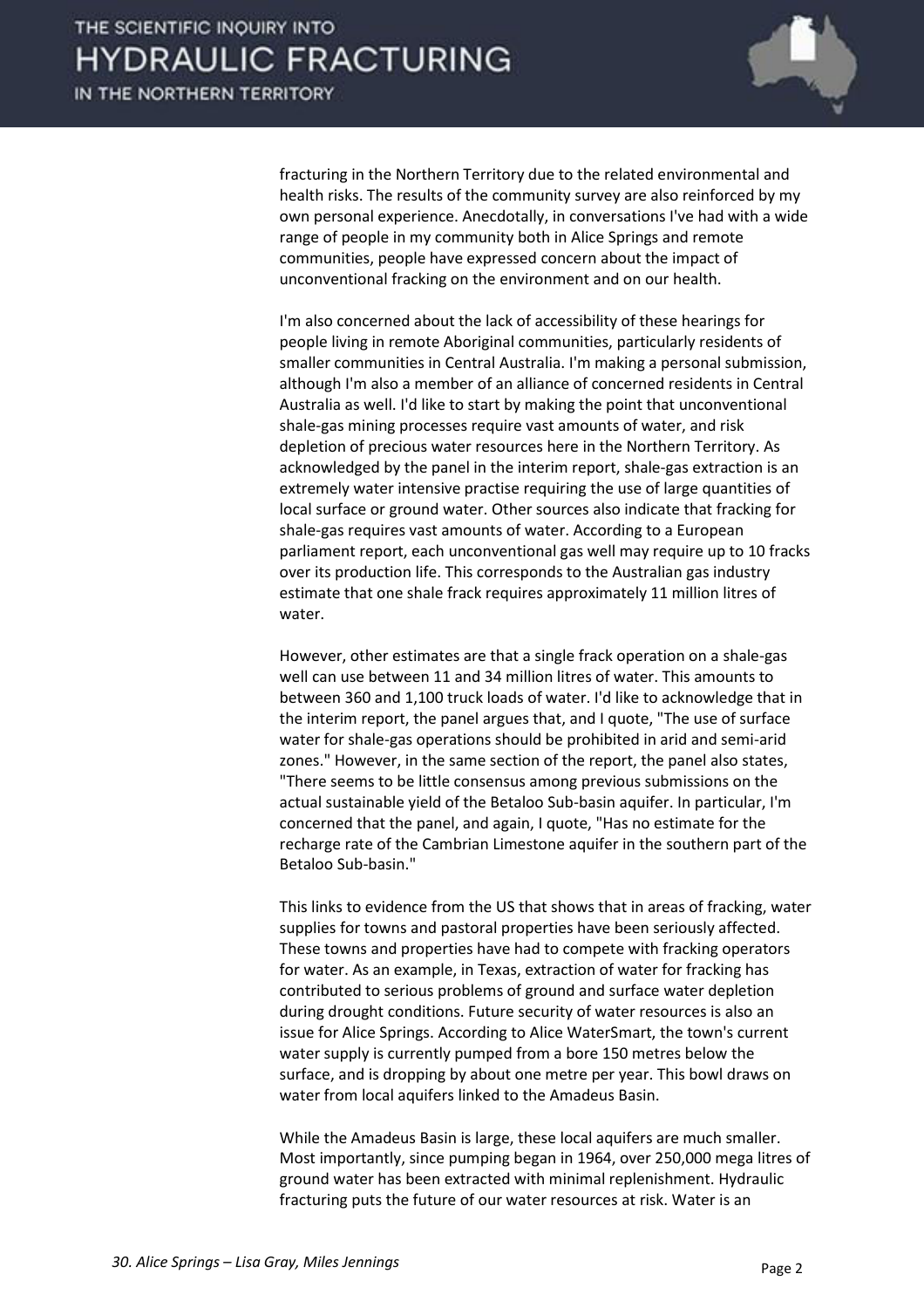

incredibly important resource in arid and semi-arid environments here in the Northern Territory. Any risk of depletion of our water resources also risks local industries, such as tourism and pastoral properties. Even more importantly, water is an essential element in the health of people and animals in the territory. We need to protect our water from the risks associated with hydraulic fracturing.

 The second point I'd like to make is that allowing fracking gas fields across the Northern Territory places underground water resources at risk of contamination from heavy metals, salts, and gas. Linkage of wastewater from gas wells poses real risks for drinking water, and disposal of wastewater from shale-gas operations is a serious environmental problem. The interim report on hydraulic fracturing states that, and I quote, "Where adequate toxicological information is available, the chemicals used in fracturing fluid appear to have low toxicity, and the concentrations used in hydraulic fracturing fluid, ingestion would be unlikely to represent an acute health risk."

 However, the report does not identify which of these chemicals of concern are, or the expected levels of concentration of the chemicals, which raises questions about the statement I've just quoted, that chemicals of concern appear to have low toxicity. I'd like to ask the panel how they will be able to assess the impact of COCs on public health if the type and concentration of those chemicals is unknown. Will this data be made available to the public before the panel delivers its final report? Moreover, according to a 2012 European commission report, there is an overall high risk of ground and surface water contamination resulting from fracking. Also, US studies have linked shale-gas to the contamination of ground water with heavy metals, salts, and gas. Contamination can occur from well casing failure due to corrosion, faulty construction, or repeated fracturing. Data from one US state shows that 6 to 7% of new shale-gas wells were faulty and leaking gas.

 Moreover, this well failure rate can increase to 50% as wells corrode and cement casings degrade. Surface water pollution can also occur when there are accidental spills of fluids or solids at surface, when well blowouts occur, and through discharge of insufficiently treated wastewater into waterways. Studies from Duke University in the US have found high levels of radioactivity in a creek used for disposal of wastewater. Though, as someone who has lived in the Northern Territory for eight years, I've witnessed regular flooding from periods of heavy rainfall. For this reason, I argue that there's a major risk of contamination of areas well away from the initial well site due to flooding of waterways during extreme rainfall events.

 I'd also like to talk about the disposal of wastewater from shale-gas operations. It's another serious problem that carries risk of environmental contamination. It's another key concern I have about hydraulic fracturing in the NT. It relates to the contamination of aquifers from flowback and produced water. In the interim report, it states that, and I quote, "The COC found in flowback and produced water may be more of a health concern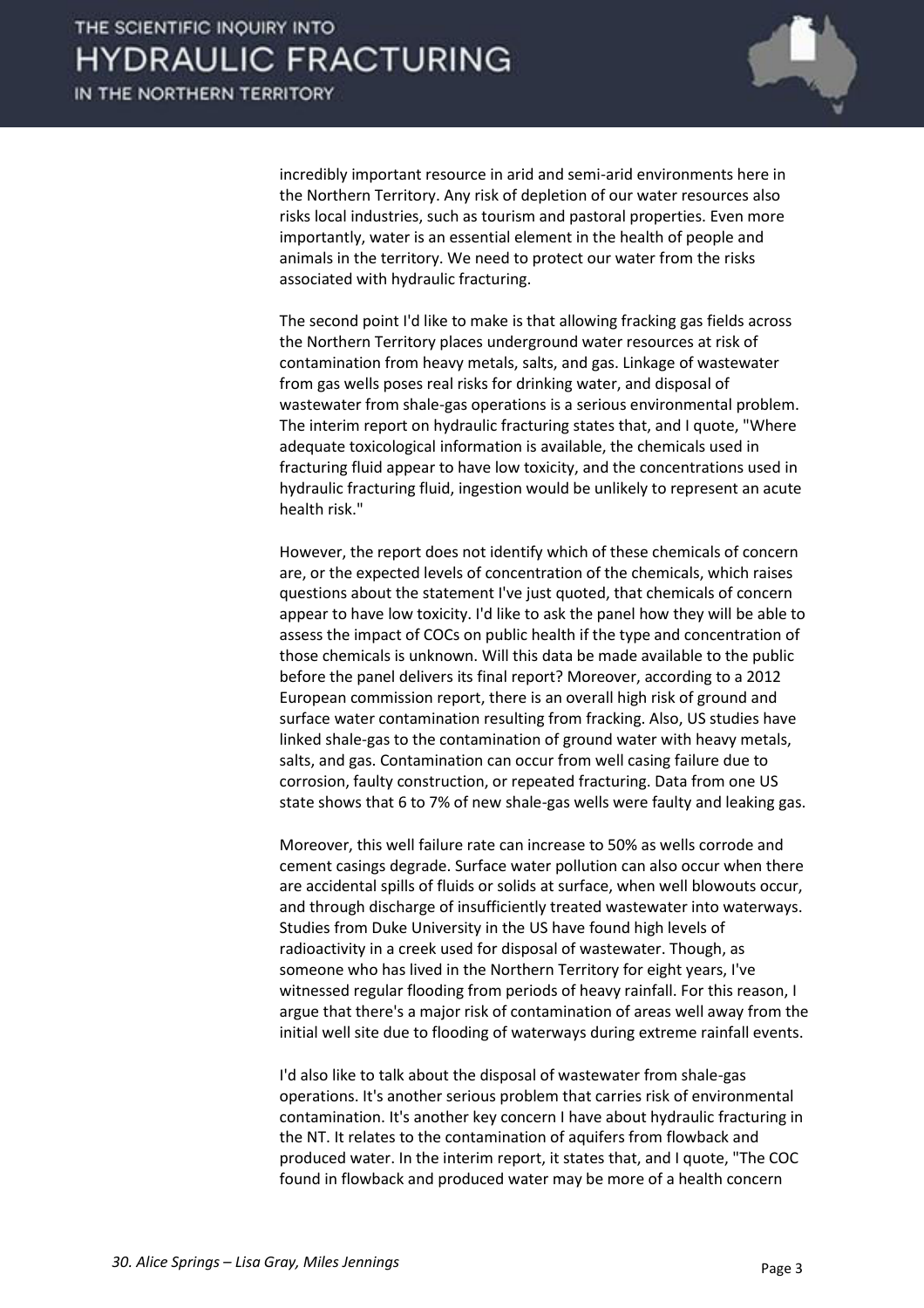

than the chemicals found in hydraulic fracturing fluid, and include .... other volatile organic compounds, and naturally occurring radioactive materials."

 As flowback COC, and again, I quote, "May reach levels that would exceed health-based water quality guidelines." In addition, although the report argues that the dilution should reduce these concentrations in an aquifer, it also suggests that any evaluation of human health risks resulting from water contamination needs to be carried out on a site specific basis. According to industry sources, around 30% of fracking fluid flows back to the surface. However, as little as 6 to 8% of this fluid may be recovered. Underground water in the drilling area can also come to surface during unconventional gas production. For a typical shale-gas well, daily produced water volumes can range from 300 to 4,500 litres. The large volumes of wastewater from shale-gas mining are likely to be re-injected into aquifer formations, partially treated, and reused, or released into waterways, or trucked to holding plants for storage and evaporation.

 83% of the Northern Territory is currently licenced for gas, oil, or petroleum exploration, so there is potential for much of the Northern Territory to be affected by water contamination from hydraulic fracturing. Overall, there's increased evidence from across the US of significant depletion and contamination of water resources and waste management issues from unconventional gas extraction. Unconventional gas extraction poses serious risk of environmental contamination, particularly of drinking water from wastewater leakage. In addition, there is no safe way of disposing of wastewater from hydraulic fracturing. Therefore, the Northern Territory government must ban hydraulic fracturing to protect water resources from future contamination.

 Finally, as a non-indigenous person, I don't want to speak on behalf of Aboriginal people from Central Australia, however, I am concerned about the lack of opportunity for people from remote communities to participate in this stage of the inquiry process. I'd like to start by acknowledging that the panel recognises that, and I quote, "Aboriginal people have not yet been given enough information about the potential risks and benefits of hydraulic fracturing. It is imperative that accurate information be provided to the Aboriginal communities likely to be directly affected by the development of shale-gas industry well in advance of the development to ensure that the development will not pose a risk to Aboriginal people or their culture."

 However, to date, the panel has only visited two Central Australian remote Aboriginal communities as part of the inquiry, that's ..... and Hermansberg. There are 22 remote Aboriginal communities and areas covered by the Central Desert Regional Council and McDonnell Regional Council. Many of these communities lack the public transport to major hubs where they could have the opportunity to present to the panel. In addition, residents from these communities face barriers to accessing the information about hydraulic fracturing. Information is presented in complex, and at times, technical language that may not be accessible for people who speak English as a second or third language. Although this information is available online,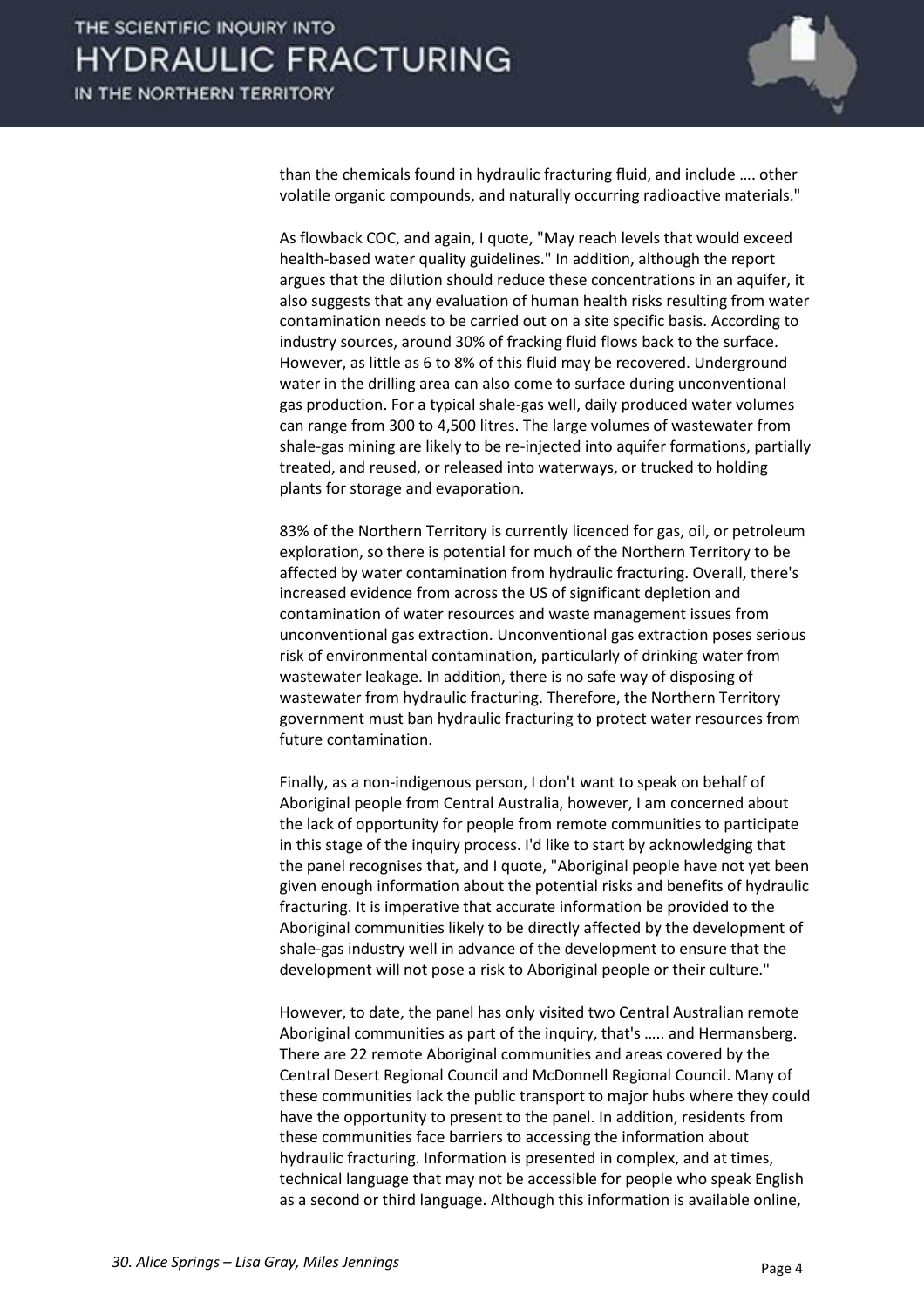

community members may not have the skills or internet access to engage with this data.

|                                | The panel states in the interim report that it will hold community<br>consultations in remote communities between the 21st of August and the<br>1st of September. I'm asking members of the inquiry panel to visit more<br>remote Aboriginal communities in Central Australia who would be affected<br>by hydraulic fracturing, not just the two that have been visited so far to give<br>community members the opportunity to engage with the information<br>generated by the inquiry, and to give their ideas and opinions about<br>hydraulic fracturing on their country.                                                                                                                                                                                                                                                                                                                                                                                                              |
|--------------------------------|-------------------------------------------------------------------------------------------------------------------------------------------------------------------------------------------------------------------------------------------------------------------------------------------------------------------------------------------------------------------------------------------------------------------------------------------------------------------------------------------------------------------------------------------------------------------------------------------------------------------------------------------------------------------------------------------------------------------------------------------------------------------------------------------------------------------------------------------------------------------------------------------------------------------------------------------------------------------------------------------|
|                                | I'd just like to thank the panel for the opportunity to present today, and ask<br>if they have any questions.                                                                                                                                                                                                                                                                                                                                                                                                                                                                                                                                                                                                                                                                                                                                                                                                                                                                             |
| Hon. Justice<br>Rachel Pepper: | How do we get ahold of your  the 2016 community survey results?                                                                                                                                                                                                                                                                                                                                                                                                                                                                                                                                                                                                                                                                                                                                                                                                                                                                                                                           |
| Lisa Gray:                     | I can forward this information to the panel.                                                                                                                                                                                                                                                                                                                                                                                                                                                                                                                                                                                                                                                                                                                                                                                                                                                                                                                                              |
| Hon. Justice<br>Rachel Pepper: | If you could please, that would be good, because we've had trouble getting<br>ahold of that type of data so that would be quite useful. I guess, just a<br>comment in relation to the visits to remote communities. The communities<br>that we are visiting are ones which were more accessible. Let me emphasise<br>the more bit, rather than necessarily accessible by other communities as you<br>can well appreciate, and as I have certainly discovered the territory's a vast<br>place. We have a year to complete this inquiry, and we simply cannot get to<br>every single community, but we're certainly doing our very best, and my<br>experience has been to date that where we have gone to particular areas,<br>they haven't just been  The community visits haven't just been populated<br>by people from that immediate area. Other people have come in to the<br>consultations and have participated. We haven't had any negative feedback<br>in relation to that so far. |
| Lisa Gray:                     | Sure. I guess I have questions around still for people from communities that<br>are more remote from those regional hubs, how much they're aware of the<br>process that's going on. How much they have the opportunity to engage. If<br>they're not even aware of it, and also how do you find out or capture<br>information about who is engaged, who isn't. I just feel that it seems to me<br>that two communities out of 22 is a really small proportion.                                                                                                                                                                                                                                                                                                                                                                                                                                                                                                                             |
| Hon. Justice<br>Rachel Pepper: | Is that based on what people have told you?                                                                                                                                                                                                                                                                                                                                                                                                                                                                                                                                                                                                                                                                                                                                                                                                                                                                                                                                               |
| Lisa Gray:                     | I'm basing that on information in the report about how communities in<br>Central Australia, so I'm talking about I guess the area covered by McDonnell<br>Regional Council and Central Desert Regional Council. Within that,<br>Hermansberg and  have been visited. Are there other communities that<br>have been visited that I'm not aware of?                                                                                                                                                                                                                                                                                                                                                                                                                                                                                                                                                                                                                                          |
| Hon. Justice                   |                                                                                                                                                                                                                                                                                                                                                                                                                                                                                                                                                                                                                                                                                                                                                                                                                                                                                                                                                                                           |